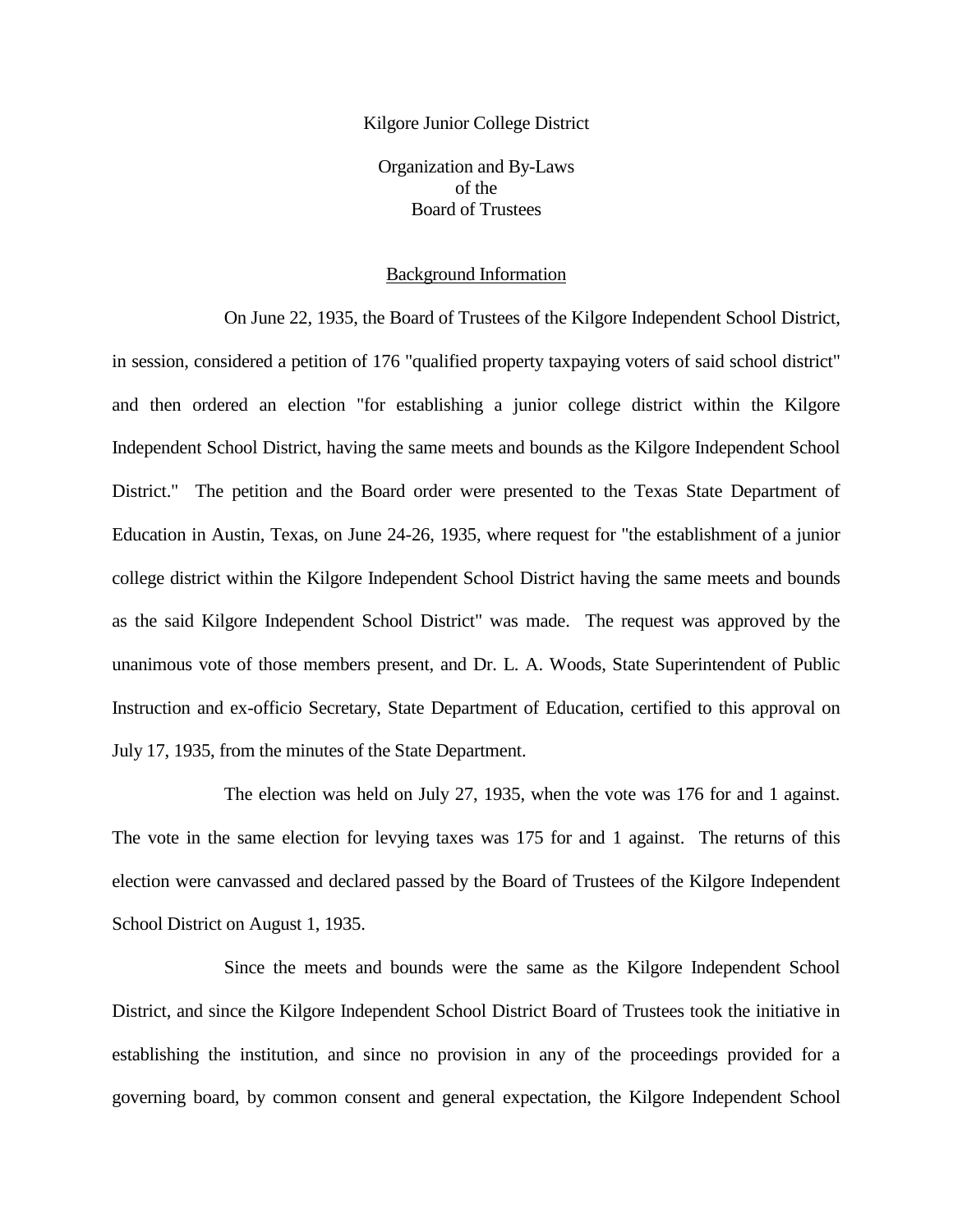District Board assumed this duty.

In 1945, this same Board entered into an expansion program under Article 281 5-K-1 Civil Statutes of the State of Texas. This statute provided for election of a Board of Trustees, with the membership increasing in number with the expansion of the college district to a maximum of nine members.

Statutory authority for the creation and governance of junior colleges is found codified in Title 3, Subtitle G, Chapter 130, of the Texas Education Code. By-laws herein are in accordance with those statutes.

#### By-Laws

Section 1. Name. The official name of the college district shall be the Kilgore Junior College District. The College itself shall be known as Kilgore College.

Section 2. District Boundaries. In accordance with the initial district election and subsequent duly authorized annexations, the boundary lines of the Kilgore College District are coterminous with the contiguous territory made up of the Kilgore, White Oak, Sabine, Overton, Gladewater, Leverett's Chapel, and West Rusk Independent School Districts.

#### Section 3. Governing Board.

- a. The official name of the governing board of the district is the Kilgore Junior College District Board of Trustees.
- b. The number of trustees representing the district's constituents shall be nine, statutorily set by the Texas Legislature.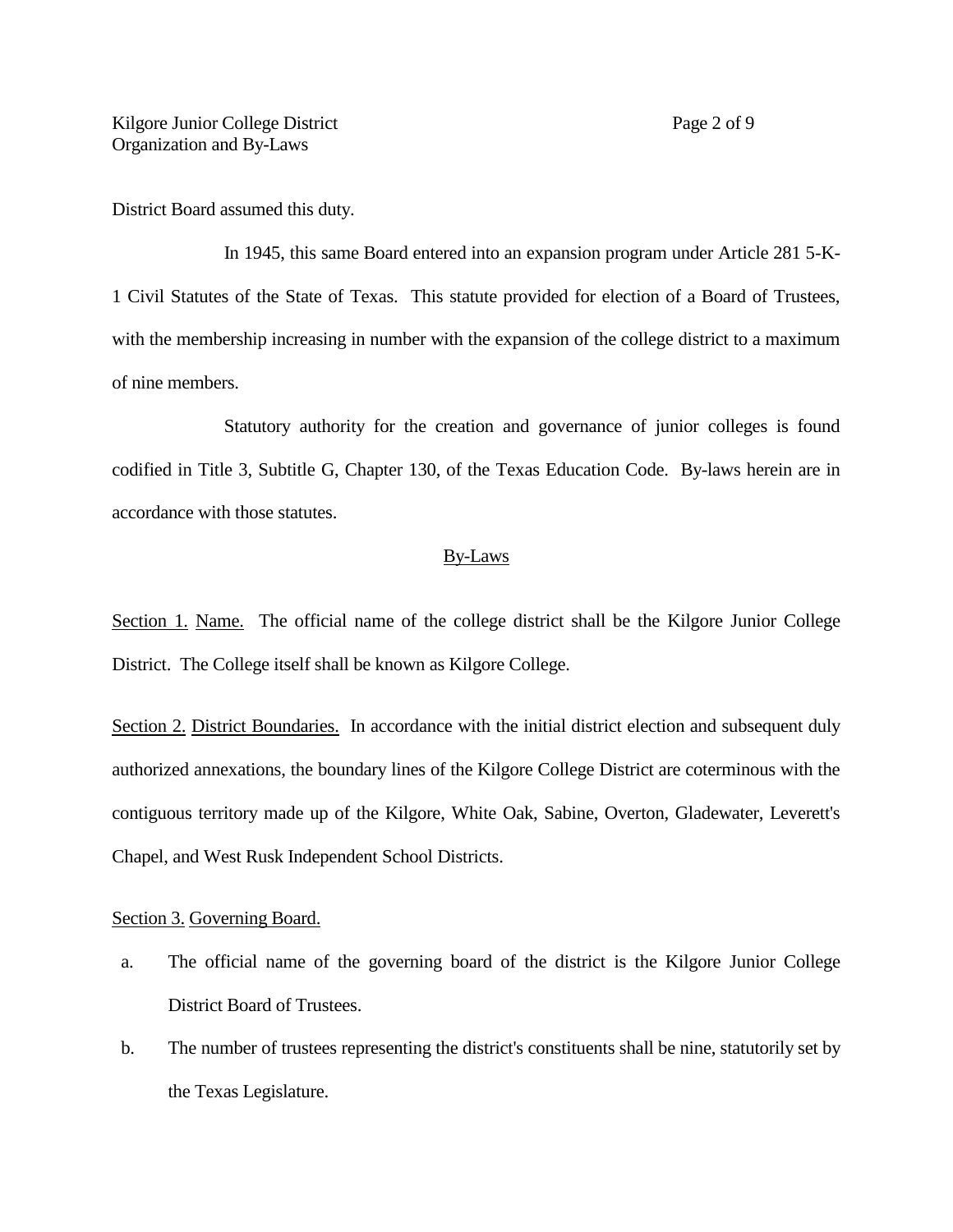- c. Any vacancy occurring on the Board of Trustees through death, resignation, or otherwise, shall be filled by a special election ordered by the Board or by appointment by resolution or order of the Board. Such appointees shall serve until the next regular election.
- d. Representation on the Board of Trustees shall be as follows: 3 members from voting unit #2 (Gladewater, Sabine, and White Oak Independent School Districts); 3 members from voting unit #1 (Leverett's Chapel, West Rusk, and Overton Independent School Districts); and 3 members from voting unit #3 (Kilgore Independent School District).
- e. Each member of the Board shall be a qualified (registered) voter in the voting unit to be represented, reside in the voting unit to be represented, take the official oath of office, and serve without compensation (*Education Code 130.082 (d)).*
- f. Members of the Board shall not receive any remuneration or emolument of office, but they shall be entitled to reimbursement for their actual expenses incurred in performing their duties, to the extent authorized and permitted by the Board and by civil statute (*Education Code 130.082 (d))*.
- g. The Board shall elect one of its members as president of the Board, and the president shall preside at meetings and perform such other duties and functions as are prescribed by the Board.
- h. The President of the Board shall have a vote the same as the other members.
- i. The Recording Secretary for the Board shall be the designee assigned by the administration and approved by the Board. He/she shall be the official custodian of the minutes and perform other recording functions as prescribed by the Board.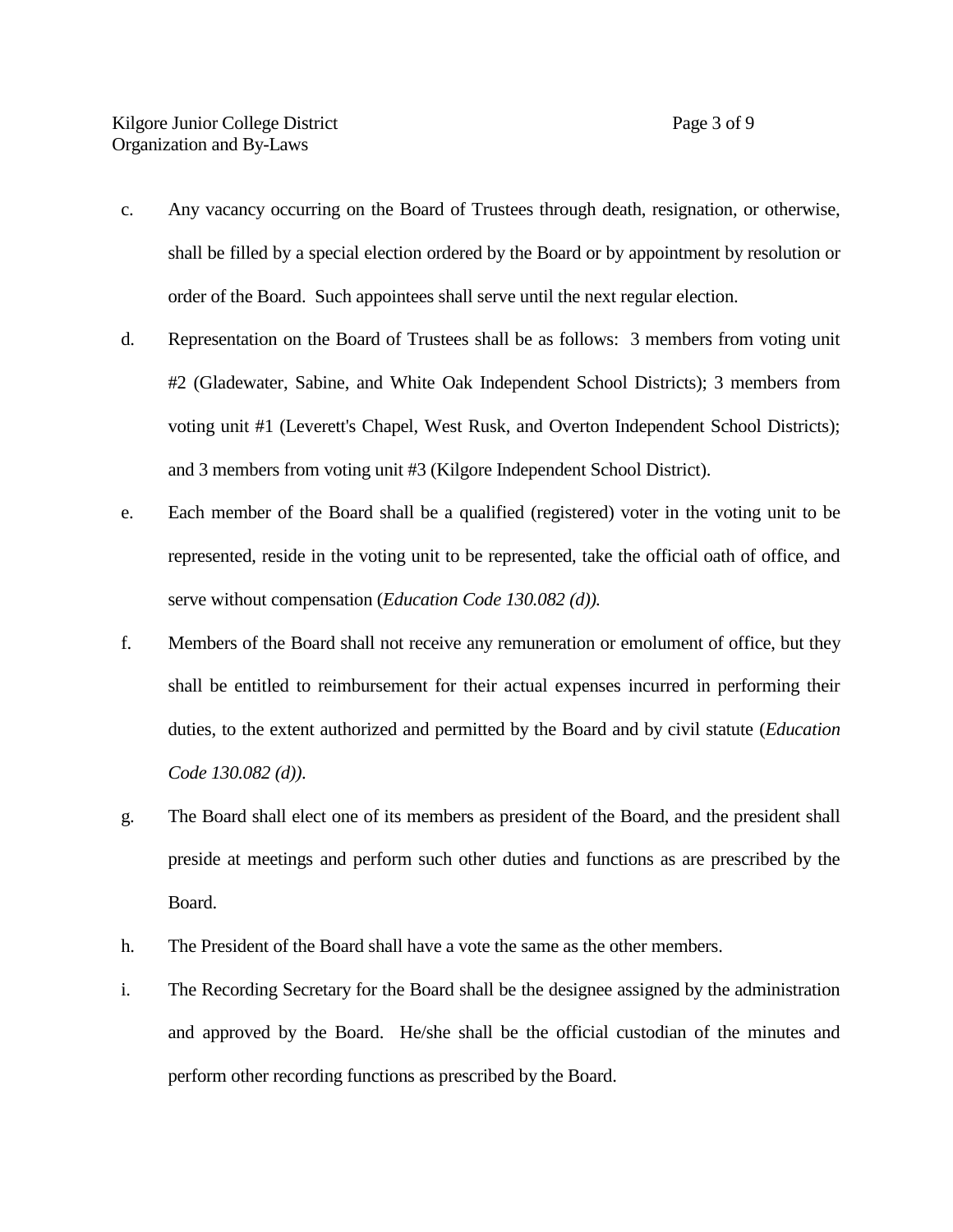j. The Board shall elect other officers as follows:

(1) A Vice-President and (2) a Secretary. All officers of the Board shall be elected for twoyear terms at the first regular meeting of the Board following the regular election of its membership.

- k. The term of office of each Board member shall be six (6) years, with staggered elections, causing one member to be elected from each of the three voting units every two years.
- l. Board elections will be conducted the second  $(2<sup>nd</sup>)$  Saturday in May of odd-numbered years (*Election Code 41.001)*. At the regular election or any special election held to fill vacancies for the Board of Trustees, the candidate who shall have received the highest number of votes cast at such election for each position to be filled shall be declared elected. In the event of a tie vote, the respective candidates so tied shall participate in a coin toss to determine who shall be the duly elected Board Member unless one candidate withdraws *(Election Code 2.002)*.
- m. Regular meetings of the Board shall be held at the call of the President of the Board no fewer than four times per year. Other meetings shall be called at the discretion of the Board President.
- n. The Board shall assume authority granted to it by state statute to appoint or employ such agents, employees, and officials as deemed necessary or advisable to carry out any power, duty, or function of said Board; and to employ a president or chief administrative officer, and upon the president's recommendation to employ faculty and other employees of the College.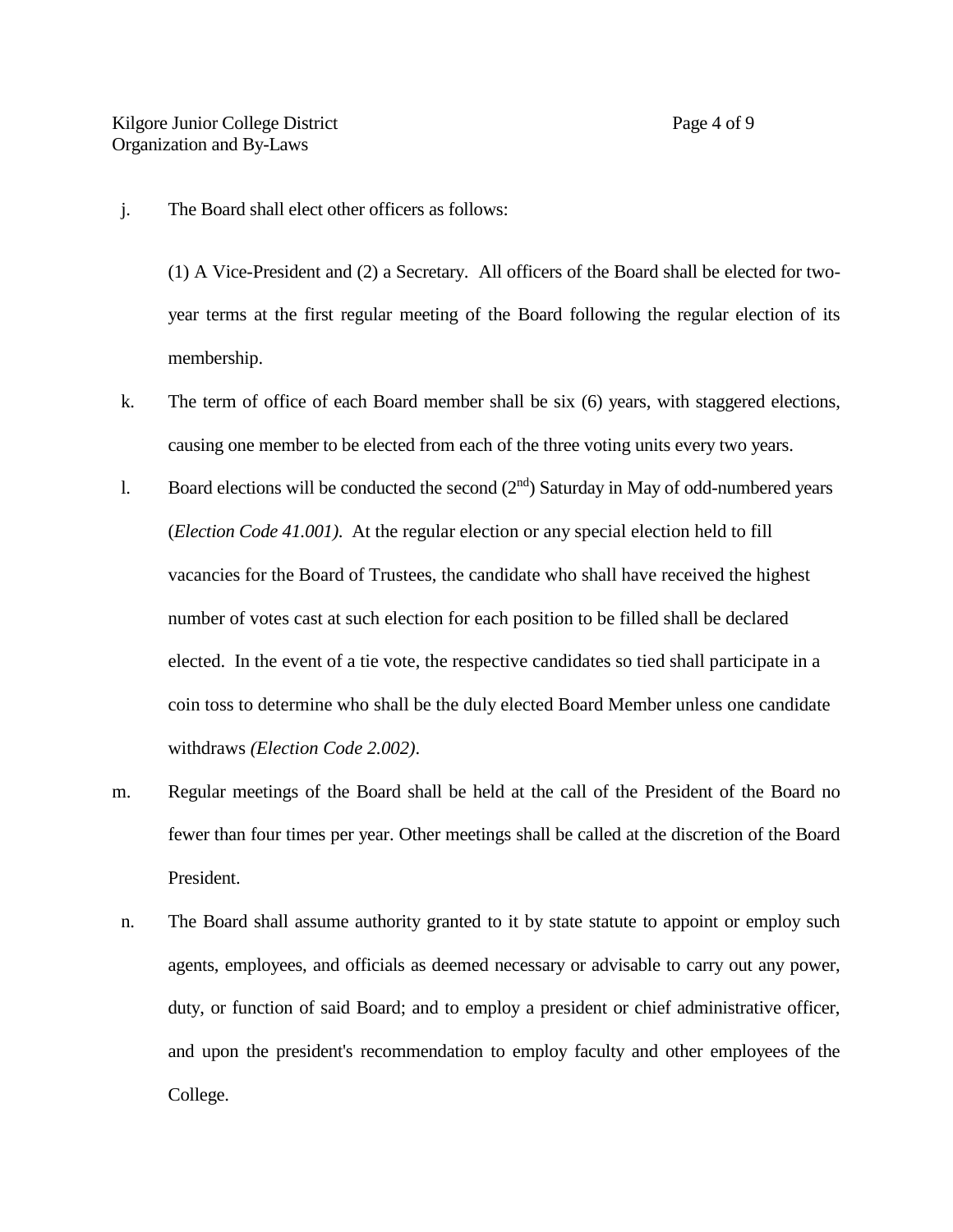- o. Board election expense shall be borne by the College District and conducted in accordance with the Texas Education Code and the Texas Election Code (*Election Code 31.093(a), 41.001(d)*).
- p. A Board member may be removed from the Board for those reasons specified in the Texas Constitution, Art. V, Sec. 24; Loc. Gov't. Code 87.011, 87.012, 87.013, 87.031; Education Code 44.032(e) and 130.0845. A Trustee vacates the office if he or she ceases to reside in the Trustee district he or she represents (*Education Code 130.082 (h)).*

Section 4. Committee Structure. The Board, from time to time, uses Committee Structure to facilitate its workings. The President of the Board is welcome to attend any committee meeting of the Board. Although committees may be formed for specific purposes, the common operating committees of the College Board may include:

- a. Executive Committee composed of the officers of the Board of Trustees. Meets regularly with the College President and other staff as needed to review Board agenda items and to facilitate planning, coordination, and communication with the entire Board.
- b. Investment, Finance & Audit Committee will advise the College's Board of Trustees with regard to:
	- any amendments or revisions of the College's investment policy
	- an investment strategy for the transition of investments
	- account balances and strategic budgetary advice
	- structure and findings of internal and external audits
- c. Policy & Personnel Committee will advise the College's Board of Trustees with regard to: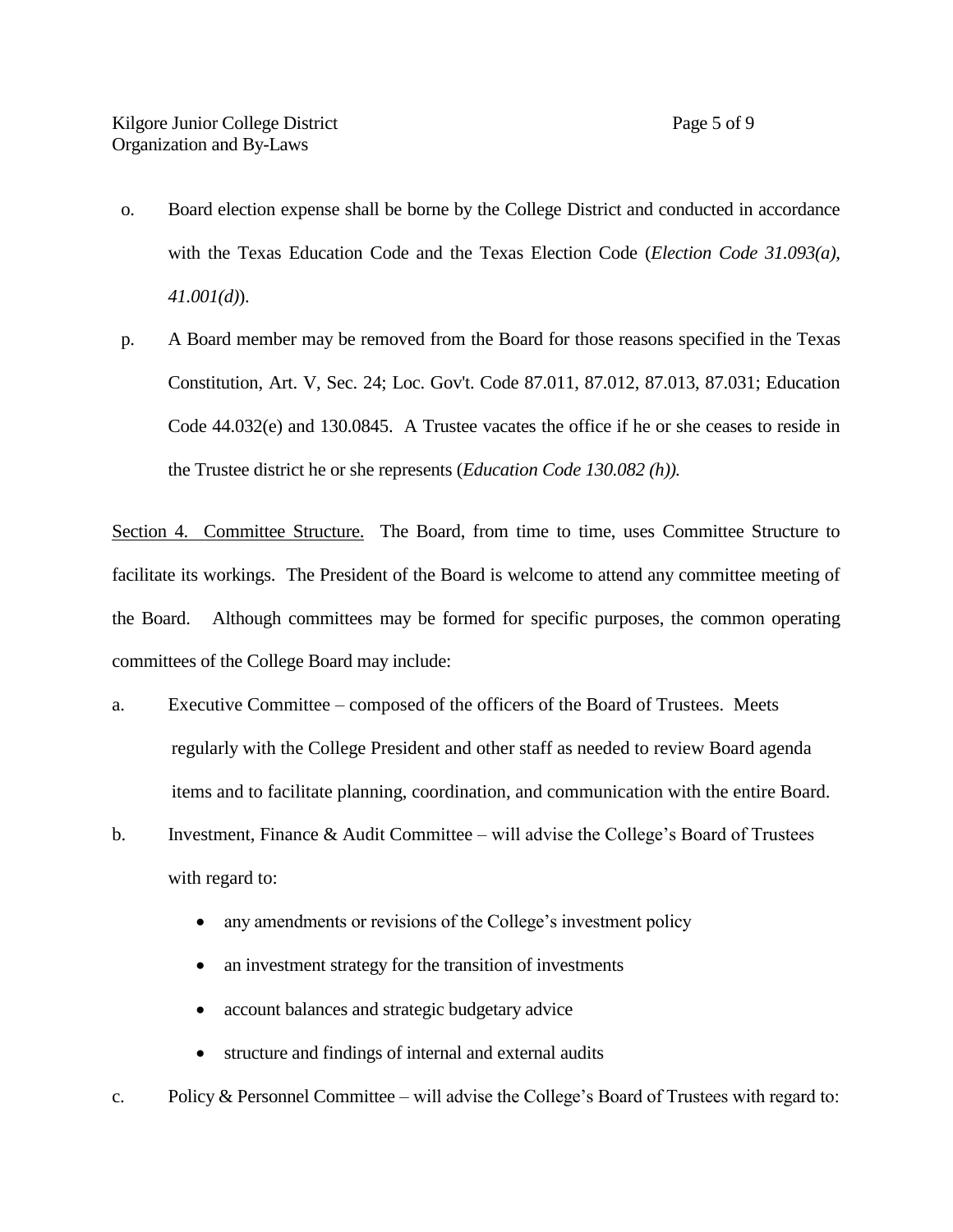- proposed policy
- amendments or revisions to current College policy
- amendments or revisions to Board Bylaws and Procedure Manual
- personnel issues
- d. Property & Facilities Committee will advise the College's Board of Trustees with regard

to:

- available and current real estate, property and facility needs
- future direction for property and facilities
- strategic facilities planning
- e. Student Success Committee will advise the College's Board of Trustees with regard to:
	- student success initiatives
	- data related to student success
	- *Achieving the Dream* and *Texas Completes* initiatives
	- institutional annual and strategic planning
- f. Other committees may be formed as needed.

Section 5. Amendments to the Kilgore Junior College District Organization and By-Laws. These By-Laws may be modified or amended by a majority of the Board of Trustees at any regular Board Meeting providing that the amendment has been read at a previous Board meeting and the Board of Trustee members have all received written copies of the proposed amendment.

#### Duties and Responsibilities

Duties, Authority, and Responsibilities of the Board of Trustees, Kilgore College.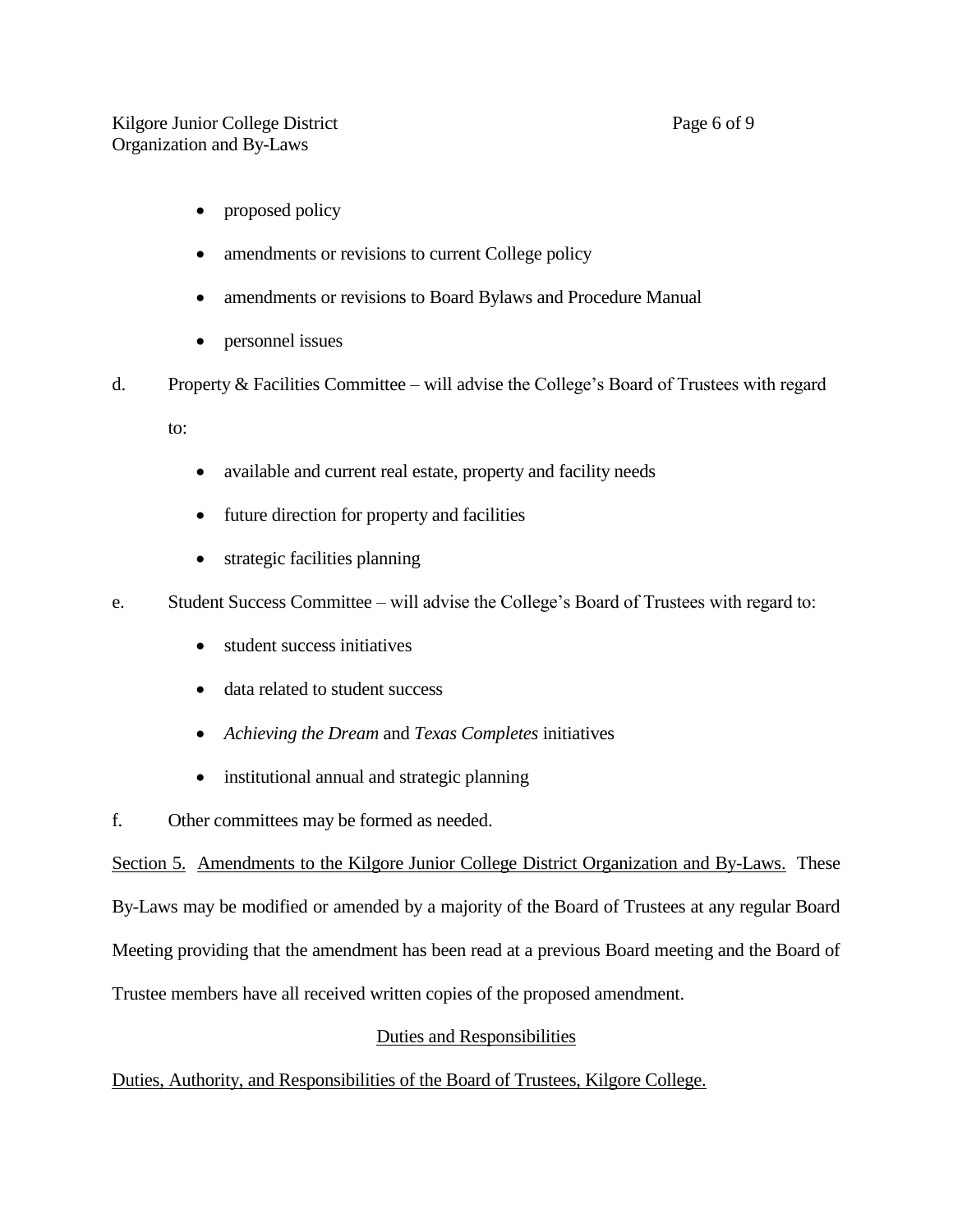- 1. The Board is a policy-making body, not an executive agency. It should always delegate to the president the application of its policies and should never try to perform executive acts.
- 2. The Board should recognize clearly the areas in which its members are personally competent and should always delegate authority over matters in which its members have competence.
- 3. The authority of the Board resides only in the Board as a whole. An individual member of the Board, as such, has no authority whatever except as authority may have been specifically delegated to the individual member.

#### The External Functions of the Board are:

- 1. To represent the community and interpret social trends in terms of institutional policies.
- 2. To obtain funds for the operation and extension of the institution, securing financial resources to support adequately the institutional goals.
- 3. To bear the legal responsibility and authority for all aspects of the operation of the college.

#### The Internal Functions of the Board are:

- 1. To be responsible for final determination of institutional policies.
- 2. To select the chief administrative officer and in some cases to select Board members. The selection of a president is the most important single act of a Board of Trustees.
- 3. To confirm or reject the recommendation of its president in the following:
	- a. Establishing requirements for admission of students and for the general organization of the work of the institution, considering the recommendations of faculty and administrative officers.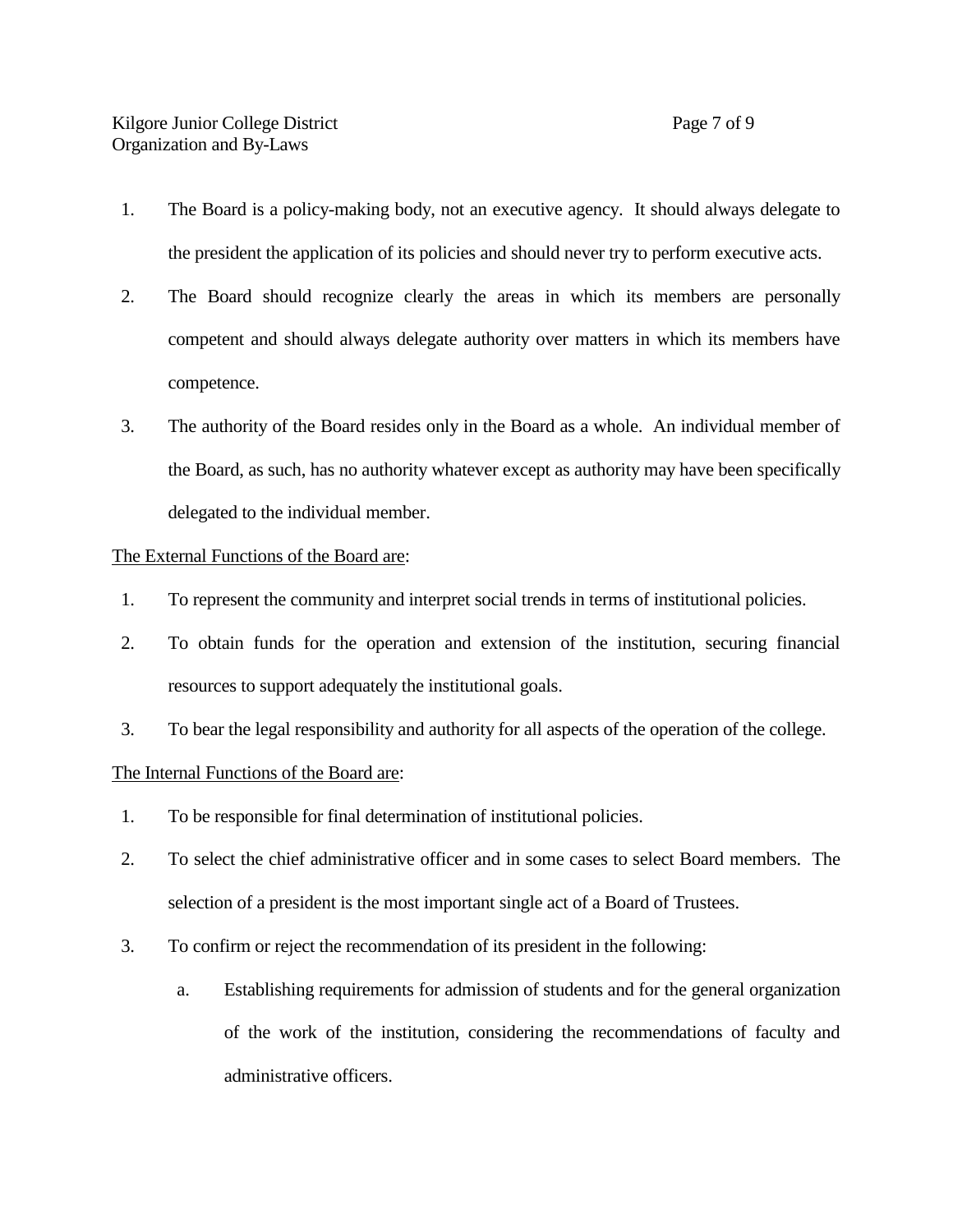- b. Granting degrees to those recommended by the faculty.
- c. Approving and confirming appointments, conditions of service, ranks, remunerations, retirements, promotions, for staff. Legal employment contract must be approved by the Board.
- d. Establishing tuition and fees rates.
- e. Approving plans for physical development of institutional plant.
- f. Adopting budget and revising it from time to time.
- g. Receiving and examining reports of officers.
- 4. To adopt policy regulations pertaining to the duties and responsibilities of the administration and instructional staff.
- 5. To appraise and evaluate policies and practices from time to time.

### $1<sup>ST</sup>$  UPDATE APPROVED 10/08/1996

2<sup>ND</sup> UPDATE APPROVED 01/14/1997 (SECTION 3 d)

3<sup>RD</sup> UPDATE APPROVED 02/10/1998 (SECTION 4 g & h)

 $4^{TH}$  UPDATE APPROVED 06/30/1998 (SECTION 3.p & SECTION 5)

 $5<sup>TH</sup>$  UPDATE APPROVED 02/14/2006 (SECTION 1, SECTION 3 a, c, & p, SECTION 4, SECTION 5)

 $6<sup>TH</sup>$  UPDATE APPROVED 03/09/2009 (SECTION 4, A)

 $7^{\text{TH}}$  UPDATE APPROVED 03/04/2013 (SECTION 3.1)

8<sup>th</sup> UPDATE APPROVED 09/14/2015 (BACKGROUND INFORMATION, p. 2; SECTIONS 3.e, 3.f, 3.k, 3.l, 3.o, 3.p, 4, 4.c, 4.d, 4.h; Duties and Responsibilities, #2, #3; Internal Functions of the Board, 3.c, 3.d, #4)